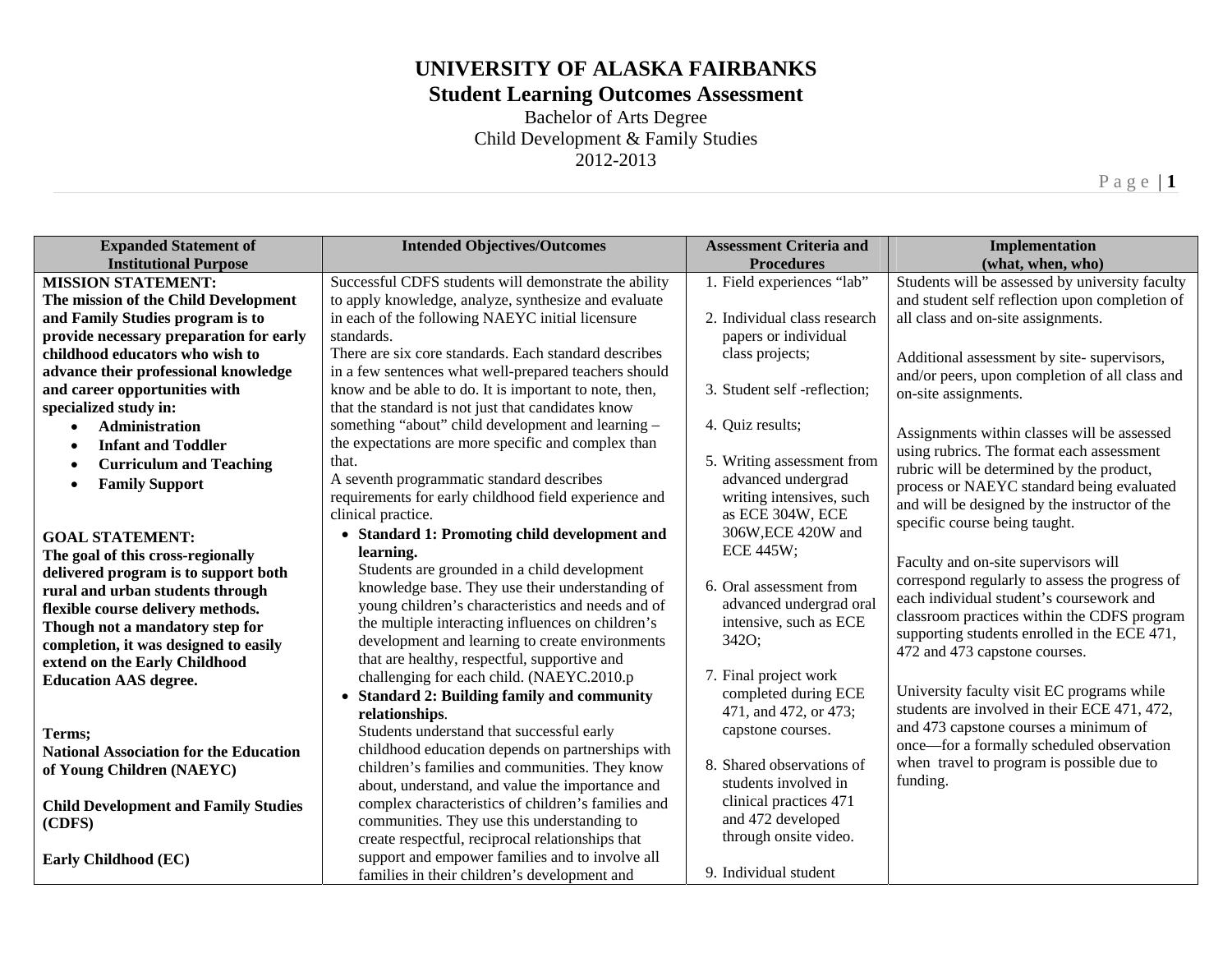## **Student Learning Outcomes Assessment**

Bachelor of Arts Degree Child Development & Family Studies 2012-2013

| portfolios developed<br>learning.<br>from papers, projects,<br>• Standard 3: Observing, documenting, and<br>reflections, field<br>assessing. Students understand that child<br>experiences and Clinical<br>observation, documentation, and other forms of<br>study work in ECE 480.<br>assessment are central to the practice of all early<br>childhood professionals. They know about and<br>understand the goals, benefits, and uses of<br>assessment. They know about and use systematic<br>observations, documentation, and other effective<br>assessment strategies in a responsible way, in<br>partnership with families and other professionals,<br>to positively influence the development of every<br>child.<br>• Standard 4: Using developmentally effective<br>approaches to connect with children and<br>families.<br>Students understand that teaching and learning<br>with young children is a complex enterprise, and<br>it's details vary depending on children's ages,<br>characteristics, and the settings within which<br>teaching and learning occur. They understand and<br>use positive relationships and supportive<br>interactions as the foundation for their work with<br>young children and families. Students know,<br>understand and use a wide array of<br>developmentally appropriate approaches,<br>instructional<br>• Standard 5: Using content knowledge to build<br>meaningful curriculum<br>Students are prepared to use their knowledge of<br>academic disciplines to design, implement, and<br>evaluate experiences that promote positive<br>development and learning for each and every<br>young child. Students will understand the<br>importance of developmental domains and<br>academic (or content) disciplines in early<br>childhood curricula. They know the essential |  |  |
|----------------------------------------------------------------------------------------------------------------------------------------------------------------------------------------------------------------------------------------------------------------------------------------------------------------------------------------------------------------------------------------------------------------------------------------------------------------------------------------------------------------------------------------------------------------------------------------------------------------------------------------------------------------------------------------------------------------------------------------------------------------------------------------------------------------------------------------------------------------------------------------------------------------------------------------------------------------------------------------------------------------------------------------------------------------------------------------------------------------------------------------------------------------------------------------------------------------------------------------------------------------------------------------------------------------------------------------------------------------------------------------------------------------------------------------------------------------------------------------------------------------------------------------------------------------------------------------------------------------------------------------------------------------------------------------------------------------------------------------------------------------------------------------------------------------------|--|--|
|                                                                                                                                                                                                                                                                                                                                                                                                                                                                                                                                                                                                                                                                                                                                                                                                                                                                                                                                                                                                                                                                                                                                                                                                                                                                                                                                                                                                                                                                                                                                                                                                                                                                                                                                                                                                                      |  |  |
|                                                                                                                                                                                                                                                                                                                                                                                                                                                                                                                                                                                                                                                                                                                                                                                                                                                                                                                                                                                                                                                                                                                                                                                                                                                                                                                                                                                                                                                                                                                                                                                                                                                                                                                                                                                                                      |  |  |
|                                                                                                                                                                                                                                                                                                                                                                                                                                                                                                                                                                                                                                                                                                                                                                                                                                                                                                                                                                                                                                                                                                                                                                                                                                                                                                                                                                                                                                                                                                                                                                                                                                                                                                                                                                                                                      |  |  |
|                                                                                                                                                                                                                                                                                                                                                                                                                                                                                                                                                                                                                                                                                                                                                                                                                                                                                                                                                                                                                                                                                                                                                                                                                                                                                                                                                                                                                                                                                                                                                                                                                                                                                                                                                                                                                      |  |  |
|                                                                                                                                                                                                                                                                                                                                                                                                                                                                                                                                                                                                                                                                                                                                                                                                                                                                                                                                                                                                                                                                                                                                                                                                                                                                                                                                                                                                                                                                                                                                                                                                                                                                                                                                                                                                                      |  |  |
|                                                                                                                                                                                                                                                                                                                                                                                                                                                                                                                                                                                                                                                                                                                                                                                                                                                                                                                                                                                                                                                                                                                                                                                                                                                                                                                                                                                                                                                                                                                                                                                                                                                                                                                                                                                                                      |  |  |
|                                                                                                                                                                                                                                                                                                                                                                                                                                                                                                                                                                                                                                                                                                                                                                                                                                                                                                                                                                                                                                                                                                                                                                                                                                                                                                                                                                                                                                                                                                                                                                                                                                                                                                                                                                                                                      |  |  |
|                                                                                                                                                                                                                                                                                                                                                                                                                                                                                                                                                                                                                                                                                                                                                                                                                                                                                                                                                                                                                                                                                                                                                                                                                                                                                                                                                                                                                                                                                                                                                                                                                                                                                                                                                                                                                      |  |  |
|                                                                                                                                                                                                                                                                                                                                                                                                                                                                                                                                                                                                                                                                                                                                                                                                                                                                                                                                                                                                                                                                                                                                                                                                                                                                                                                                                                                                                                                                                                                                                                                                                                                                                                                                                                                                                      |  |  |
|                                                                                                                                                                                                                                                                                                                                                                                                                                                                                                                                                                                                                                                                                                                                                                                                                                                                                                                                                                                                                                                                                                                                                                                                                                                                                                                                                                                                                                                                                                                                                                                                                                                                                                                                                                                                                      |  |  |
|                                                                                                                                                                                                                                                                                                                                                                                                                                                                                                                                                                                                                                                                                                                                                                                                                                                                                                                                                                                                                                                                                                                                                                                                                                                                                                                                                                                                                                                                                                                                                                                                                                                                                                                                                                                                                      |  |  |
|                                                                                                                                                                                                                                                                                                                                                                                                                                                                                                                                                                                                                                                                                                                                                                                                                                                                                                                                                                                                                                                                                                                                                                                                                                                                                                                                                                                                                                                                                                                                                                                                                                                                                                                                                                                                                      |  |  |
|                                                                                                                                                                                                                                                                                                                                                                                                                                                                                                                                                                                                                                                                                                                                                                                                                                                                                                                                                                                                                                                                                                                                                                                                                                                                                                                                                                                                                                                                                                                                                                                                                                                                                                                                                                                                                      |  |  |
|                                                                                                                                                                                                                                                                                                                                                                                                                                                                                                                                                                                                                                                                                                                                                                                                                                                                                                                                                                                                                                                                                                                                                                                                                                                                                                                                                                                                                                                                                                                                                                                                                                                                                                                                                                                                                      |  |  |
|                                                                                                                                                                                                                                                                                                                                                                                                                                                                                                                                                                                                                                                                                                                                                                                                                                                                                                                                                                                                                                                                                                                                                                                                                                                                                                                                                                                                                                                                                                                                                                                                                                                                                                                                                                                                                      |  |  |
|                                                                                                                                                                                                                                                                                                                                                                                                                                                                                                                                                                                                                                                                                                                                                                                                                                                                                                                                                                                                                                                                                                                                                                                                                                                                                                                                                                                                                                                                                                                                                                                                                                                                                                                                                                                                                      |  |  |
|                                                                                                                                                                                                                                                                                                                                                                                                                                                                                                                                                                                                                                                                                                                                                                                                                                                                                                                                                                                                                                                                                                                                                                                                                                                                                                                                                                                                                                                                                                                                                                                                                                                                                                                                                                                                                      |  |  |
|                                                                                                                                                                                                                                                                                                                                                                                                                                                                                                                                                                                                                                                                                                                                                                                                                                                                                                                                                                                                                                                                                                                                                                                                                                                                                                                                                                                                                                                                                                                                                                                                                                                                                                                                                                                                                      |  |  |
|                                                                                                                                                                                                                                                                                                                                                                                                                                                                                                                                                                                                                                                                                                                                                                                                                                                                                                                                                                                                                                                                                                                                                                                                                                                                                                                                                                                                                                                                                                                                                                                                                                                                                                                                                                                                                      |  |  |
|                                                                                                                                                                                                                                                                                                                                                                                                                                                                                                                                                                                                                                                                                                                                                                                                                                                                                                                                                                                                                                                                                                                                                                                                                                                                                                                                                                                                                                                                                                                                                                                                                                                                                                                                                                                                                      |  |  |
|                                                                                                                                                                                                                                                                                                                                                                                                                                                                                                                                                                                                                                                                                                                                                                                                                                                                                                                                                                                                                                                                                                                                                                                                                                                                                                                                                                                                                                                                                                                                                                                                                                                                                                                                                                                                                      |  |  |
|                                                                                                                                                                                                                                                                                                                                                                                                                                                                                                                                                                                                                                                                                                                                                                                                                                                                                                                                                                                                                                                                                                                                                                                                                                                                                                                                                                                                                                                                                                                                                                                                                                                                                                                                                                                                                      |  |  |
|                                                                                                                                                                                                                                                                                                                                                                                                                                                                                                                                                                                                                                                                                                                                                                                                                                                                                                                                                                                                                                                                                                                                                                                                                                                                                                                                                                                                                                                                                                                                                                                                                                                                                                                                                                                                                      |  |  |
|                                                                                                                                                                                                                                                                                                                                                                                                                                                                                                                                                                                                                                                                                                                                                                                                                                                                                                                                                                                                                                                                                                                                                                                                                                                                                                                                                                                                                                                                                                                                                                                                                                                                                                                                                                                                                      |  |  |
|                                                                                                                                                                                                                                                                                                                                                                                                                                                                                                                                                                                                                                                                                                                                                                                                                                                                                                                                                                                                                                                                                                                                                                                                                                                                                                                                                                                                                                                                                                                                                                                                                                                                                                                                                                                                                      |  |  |
|                                                                                                                                                                                                                                                                                                                                                                                                                                                                                                                                                                                                                                                                                                                                                                                                                                                                                                                                                                                                                                                                                                                                                                                                                                                                                                                                                                                                                                                                                                                                                                                                                                                                                                                                                                                                                      |  |  |
|                                                                                                                                                                                                                                                                                                                                                                                                                                                                                                                                                                                                                                                                                                                                                                                                                                                                                                                                                                                                                                                                                                                                                                                                                                                                                                                                                                                                                                                                                                                                                                                                                                                                                                                                                                                                                      |  |  |
|                                                                                                                                                                                                                                                                                                                                                                                                                                                                                                                                                                                                                                                                                                                                                                                                                                                                                                                                                                                                                                                                                                                                                                                                                                                                                                                                                                                                                                                                                                                                                                                                                                                                                                                                                                                                                      |  |  |
|                                                                                                                                                                                                                                                                                                                                                                                                                                                                                                                                                                                                                                                                                                                                                                                                                                                                                                                                                                                                                                                                                                                                                                                                                                                                                                                                                                                                                                                                                                                                                                                                                                                                                                                                                                                                                      |  |  |
|                                                                                                                                                                                                                                                                                                                                                                                                                                                                                                                                                                                                                                                                                                                                                                                                                                                                                                                                                                                                                                                                                                                                                                                                                                                                                                                                                                                                                                                                                                                                                                                                                                                                                                                                                                                                                      |  |  |
|                                                                                                                                                                                                                                                                                                                                                                                                                                                                                                                                                                                                                                                                                                                                                                                                                                                                                                                                                                                                                                                                                                                                                                                                                                                                                                                                                                                                                                                                                                                                                                                                                                                                                                                                                                                                                      |  |  |
|                                                                                                                                                                                                                                                                                                                                                                                                                                                                                                                                                                                                                                                                                                                                                                                                                                                                                                                                                                                                                                                                                                                                                                                                                                                                                                                                                                                                                                                                                                                                                                                                                                                                                                                                                                                                                      |  |  |
|                                                                                                                                                                                                                                                                                                                                                                                                                                                                                                                                                                                                                                                                                                                                                                                                                                                                                                                                                                                                                                                                                                                                                                                                                                                                                                                                                                                                                                                                                                                                                                                                                                                                                                                                                                                                                      |  |  |
|                                                                                                                                                                                                                                                                                                                                                                                                                                                                                                                                                                                                                                                                                                                                                                                                                                                                                                                                                                                                                                                                                                                                                                                                                                                                                                                                                                                                                                                                                                                                                                                                                                                                                                                                                                                                                      |  |  |
|                                                                                                                                                                                                                                                                                                                                                                                                                                                                                                                                                                                                                                                                                                                                                                                                                                                                                                                                                                                                                                                                                                                                                                                                                                                                                                                                                                                                                                                                                                                                                                                                                                                                                                                                                                                                                      |  |  |
|                                                                                                                                                                                                                                                                                                                                                                                                                                                                                                                                                                                                                                                                                                                                                                                                                                                                                                                                                                                                                                                                                                                                                                                                                                                                                                                                                                                                                                                                                                                                                                                                                                                                                                                                                                                                                      |  |  |
|                                                                                                                                                                                                                                                                                                                                                                                                                                                                                                                                                                                                                                                                                                                                                                                                                                                                                                                                                                                                                                                                                                                                                                                                                                                                                                                                                                                                                                                                                                                                                                                                                                                                                                                                                                                                                      |  |  |

Page | **2**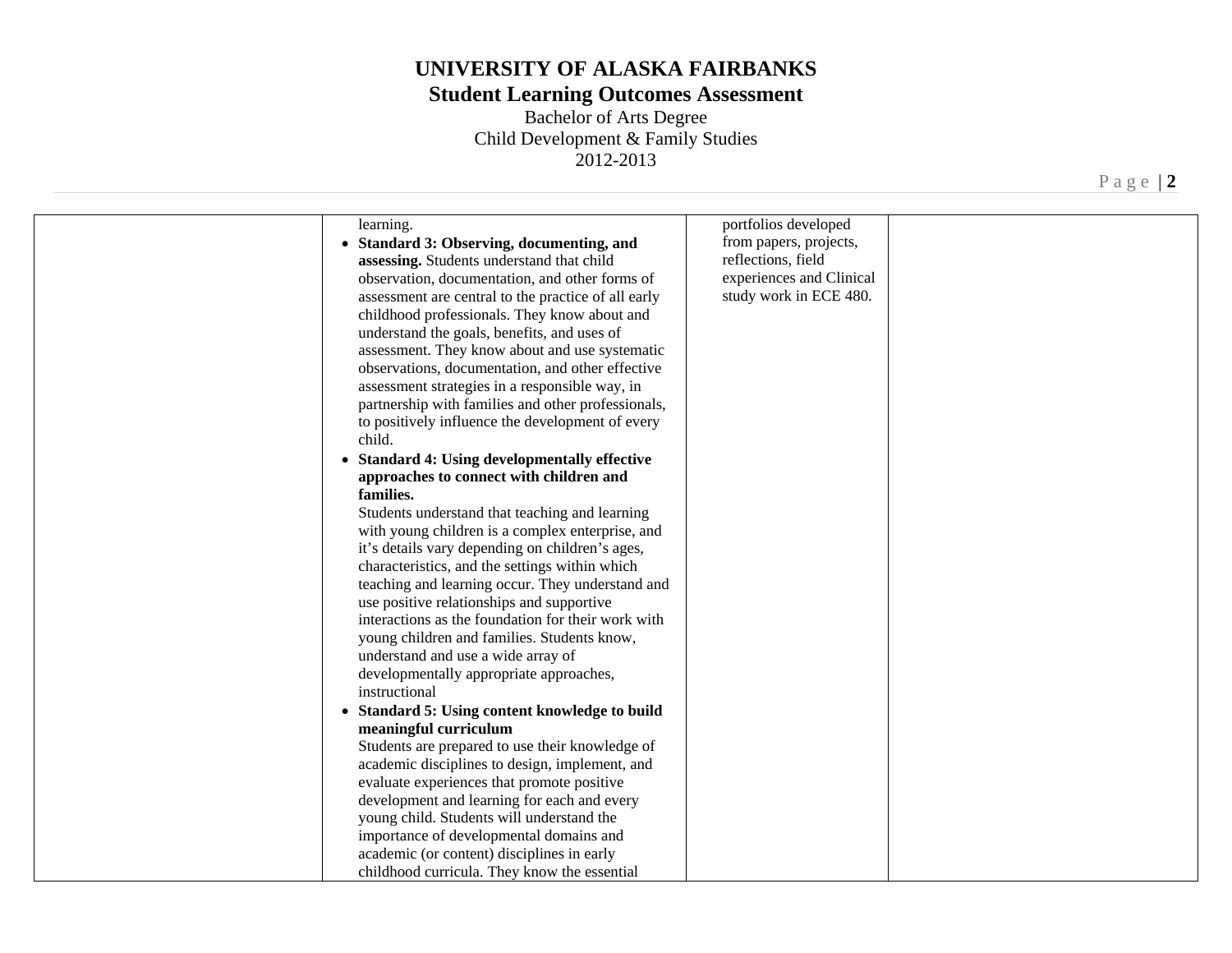## **Student Learning Outcomes Assessment**

Bachelor of Arts Degree Child Development & Family Studies 2012-2013

Page | **3** 

| concepts, inquiry tools, and structure of content<br>areas, including academic subjects, and can<br>identify resources to deepen their understanding.<br>Students use their own knowledge and other<br>resources to design, implement, and evaluate<br>meaningful, challenging curricula that promote<br>comprehensive developmental and learning<br>outcomes for each child.<br>• Standard 6: Becoming a professional<br>Students identify and conduct themselves as<br>members of the early childhood profession. They<br>know and use ethical guidelines and other<br>professional standards related to early childhood<br>practice. They are continuous, collaborative<br>learners who demonstrate knowledgeable,<br>reflective, and critical perspectives on their work,<br>making informed decisions that integrate<br>knowledge from a variety of sources. They are<br>informed advocates for sound educational<br>practices and policies.<br>• Standard 7: Field or Clinical Practice<br>Field experiences and clinical practice are planned<br>so that candidates develop the knowledge, skills<br>and professional dispositions necessary to promote<br>the development and learning of young children<br>across the entire developmental period of early |  |
|---------------------------------------------------------------------------------------------------------------------------------------------------------------------------------------------------------------------------------------------------------------------------------------------------------------------------------------------------------------------------------------------------------------------------------------------------------------------------------------------------------------------------------------------------------------------------------------------------------------------------------------------------------------------------------------------------------------------------------------------------------------------------------------------------------------------------------------------------------------------------------------------------------------------------------------------------------------------------------------------------------------------------------------------------------------------------------------------------------------------------------------------------------------------------------------------------------------------------------------------------------------------|--|
|                                                                                                                                                                                                                                                                                                                                                                                                                                                                                                                                                                                                                                                                                                                                                                                                                                                                                                                                                                                                                                                                                                                                                                                                                                                                     |  |
| childhood - In at least two of the three early<br>childhood age groups (birth $-$ age 3, 3 through 5, 5<br>$-8$ years) and in the variety of settings that offer<br>early education (early school grades, child care<br>centers and homes, Head Start programs).                                                                                                                                                                                                                                                                                                                                                                                                                                                                                                                                                                                                                                                                                                                                                                                                                                                                                                                                                                                                    |  |
| In addition the following program outcomes are<br>included for all successful students:<br>• Students will display effective written<br>communication skills for use in the EC<br>environment.                                                                                                                                                                                                                                                                                                                                                                                                                                                                                                                                                                                                                                                                                                                                                                                                                                                                                                                                                                                                                                                                      |  |